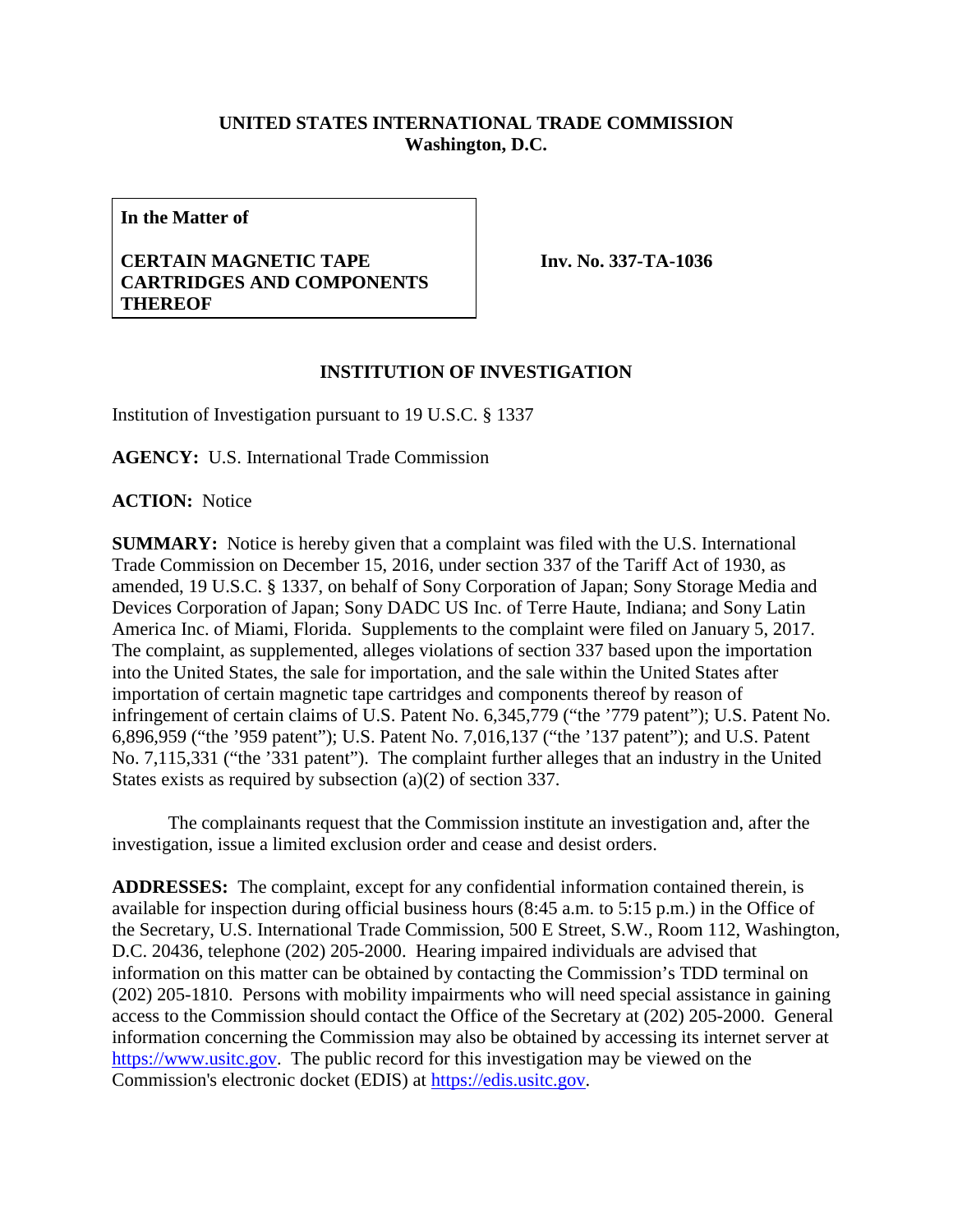**FOR FURTHER INFORMATION CONTACT:** The Office of Unfair Import Investigations, U.S. International Trade Commission, telephone (202) 205-2560.

**AUTHORITY:** The authority for institution of this investigation is contained in section 337 of the Tariff Act of 1930, as amended, and in section 210.10 of the Commission's Rules of Practice and Procedure, 19 C.F.R. § 210.10 (2016).

**SCOPE OF INVESTIGATION:** Having considered the complaint, the U.S. International Trade Commission, on January 17, 2017, **ORDERED THAT** –

(1) Pursuant to subsection (b) of section 337 of the Tariff Act of 1930, as amended, an investigation be instituted to determine whether there is a violation of subsection  $(a)(1)(B)$  of section 337 in the importation into the United States, the sale for importation, or the sale within the United States after importation of certain magnetic tape cartridges and components thereof by reason of infringement of one or more of claims 1-6 of the '779 patent; claims 1, 2, 4-9, 13, 16, and 17 of the '959 patent; claims 1-5 of the '137 patent; and claims 1-3, 7, 9-11, 13, 14, 16, and 17 of the '331 patent, and whether an industry in the United States exists as required by subsection (a)(2) of section 337;

(2) Pursuant to Commission Rule  $210.50(b)(1)$ , 19 C.F.R. §  $210.50(b)(1)$ , the presiding administrative law judge shall take evidence or other information and hear arguments from the parties and other interested persons with respect to the public interest in this investigation, as appropriate, and provide the Commission with findings of fact and a recommended determination on this issue, which shall be limited to the statutory public interest factors set forth in 19 U.S.C.  $\S$ § 1337(d)(l), (f)(1), (g)(1).

(3) For the purpose of the investigation so instituted, the following are hereby named as parties upon which this notice of investigation shall be served:

(a) The complainants are:

Sony Corporation 1-7-1 Konan, Minato-ku Tokyo 108-0075, Japan

Sony Storage Media and Devices Corporation 3-4-1 Sakuragi, Tagajo Miyagi 985-0842, Japan

Sony DADC US Inc. 1800 North Fruitridge Avenue Terre Haute, IN 47804

Sony Latin America Inc. 5201 Blue Lagoon Drive, Suite 400 Miami, FL 33126